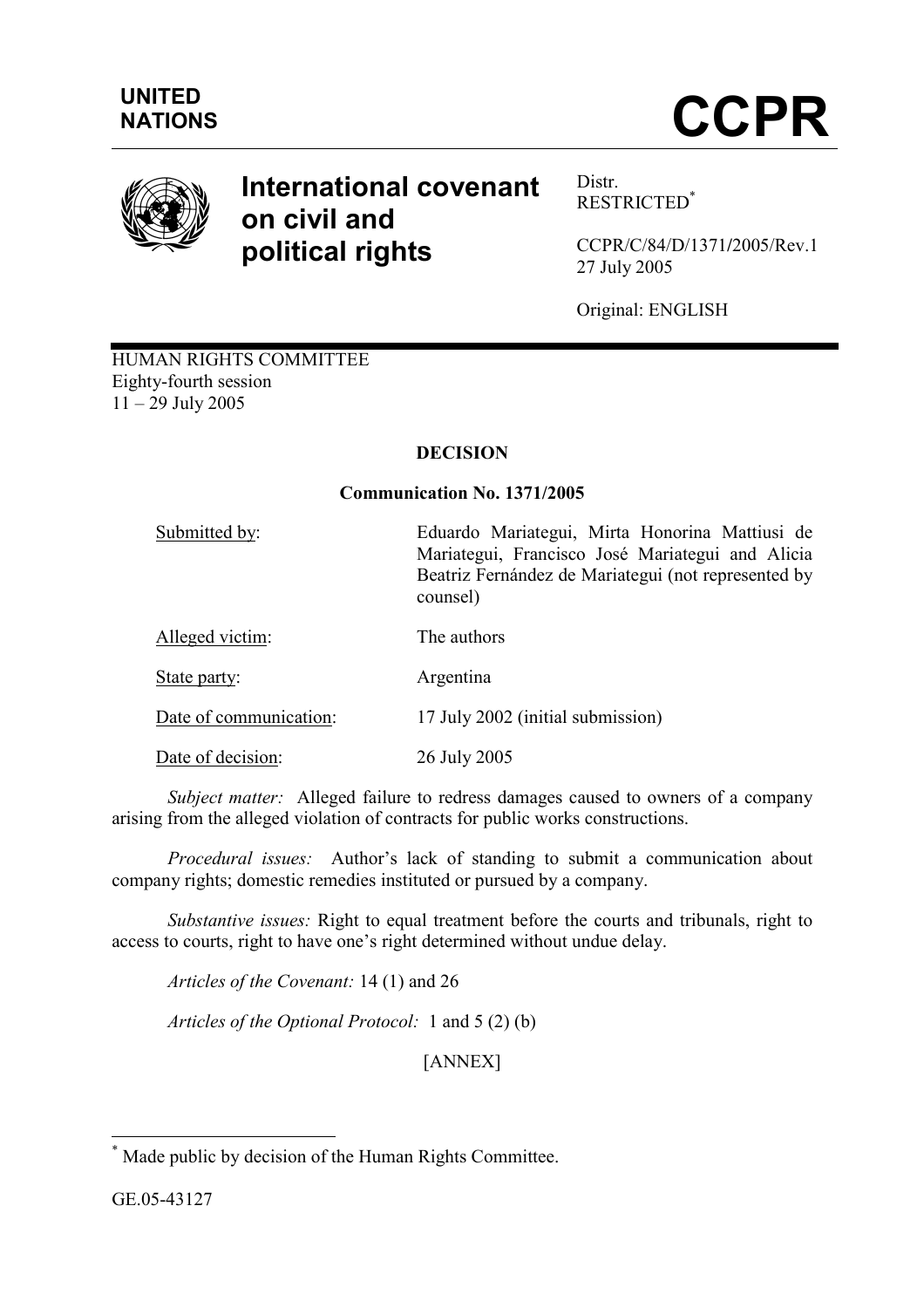### ANNEX

#### DECISION OF THE HUMAN RIGHTS COMMITTEE UNDER THE OPTIONAL PROTOCOL TO THE INTERNATIONAL COVENANT ON CIVIL AND POLITICAL RIGHTS

#### Eighty-fourth session

#### concerning

#### Communication No. 1371/2005\*

Submitted by: Eduardo Mariategui, Mirta Honorina Mattiusi de Mariategui, Francisco José Mariategui and Alicia Beatriz Fernández de Mariategui (not represented by counsel)

Alleged victim: The authors

State party: Argentina

Date of communication: 17 July 2002 (initial submission)

 The Human Rights Committee, established under article 28 of the International Covenant on Civil and Political Rights,

Meeting on 26 July 2005

Adopts the following:

 $\overline{a}$ 

#### DECISION ON ADMISSIBILITY

1. The authors of the communication (initial submission of 17 July 2002) are Eduardo Mariategui, Mirta Honorina Mattiusi de Mariategui, Francisco José Mariategui and Alicia Beatriz Fernández de Mariategui, all Argentinean citizens. They claim to be victims of violations by Argentina to articles 2, paragraphs 2 and 3, and articles 14 and 26 of the Covenant. They are not represented by counsel. The Optional Protocol entered into force for Argentina on 8 November 1986.

<sup>\*</sup> The following members of the Committee participated in the examination of the present communication: Mr. Abdelfattah Amor, Mr. Nisuke Ando, Mr. Prafullachandra Natwarlal Bhagwati, Mr. Alfredo Castillero Hoyos, Ms. Christine Chanet, Mr. Maurice Glèlè Ahanhanzo, Mr. Edwin Johnson, Mr. Walter Kälin, Mr. Ahmed Tawfik Khalil, Mr. Rajsoomer Lallah, Mr. Michael O'Flaherty, Sir Nigel Rodley, Mr. Ivan Shearer, Ms. Ruth Wedgwood and Mr. Roman Wieruszewski.

Pursuant to rule 90 of the Committee's rules of procedure, Committee member Mr. Hipólito Solari-Yrigoyen did not participate in the adoption of the present Views.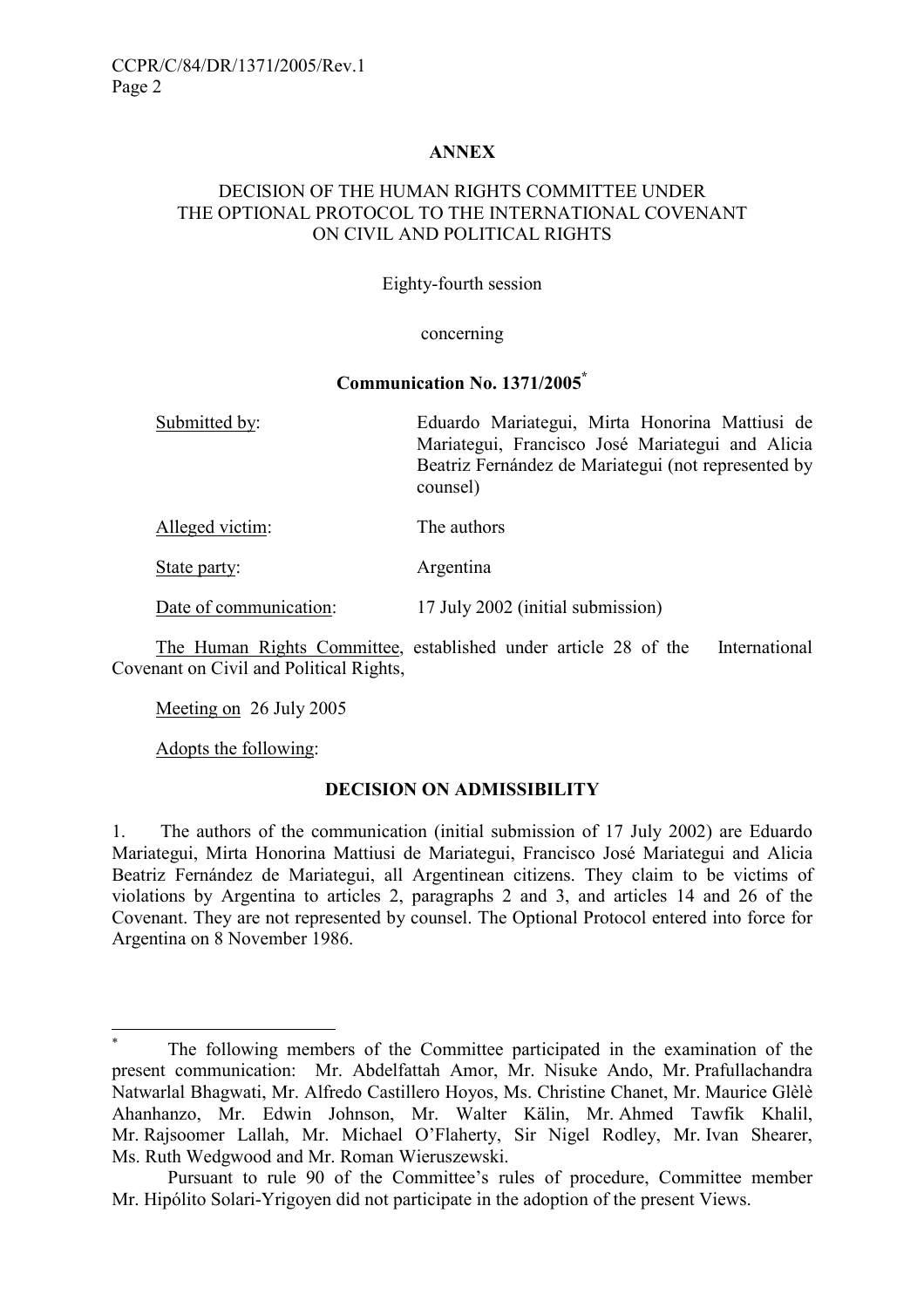# Factual background

2.1 The authors are the owners of the enterprise "Mariategui Sociedad Anónima Comercial Industrial Minera Agropecuaria Constructora" (referred to hereinafter as the company), which is a limited company created in 1976, and the legal successor of "Mariategui Usandizaga S.A.C.I.M.A.C. another limited company created by the two first authors in 1970. The company participated in take-over bids and became the contract-winning company for the construction of public works for provincial governments in Argentina. The authors allege that these authorities as well as the national government have failed to comply with the contracts for the past 35 years and are indebted to the company for 1.727.883.277.388.410.000.000 (!) US dollars. The authors allege that they are the State's principal private creditors in Argentina.

2.2 Public work for the Province of Neuquén, allegedly financed by the National Fund for Housing: the contract for the execution of this public work was signed in March 1976. The costs of construction allegedly rose disproportionately, but the company finished the works in February 1977. On 9 February 1977, the authorities of the Province of Neuquen issued a provisional certificate acknowledging the receipt of the construction. On 17 May 1982, they issued a definitive certificate of acknowledgement. In November 1985, the company filed an administrative complaint with the Governor of the Province of Neuquén. In April 1986, the company filed a suit before the Arbitral Tribunal set out in Law 12.910. On 26 September 1987, the Arbitral Tribunal (Tribunal Arbitral de Obras Públicas) decided that it lacked jurisdiction to entertain the complaint. On 28 December 1990, the company filed an independent claim in the National Supreme Court of Justice (Corte Suprema de Justicia de la Nación), which in June 1992, decided that it lacked jurisdiction and that the complainant company should have filed its claim in the local courts established in the contract. In May 1993, the company sued the State of Argentina and the Province of Neuquén in the Superior Court of the Province of Neuquén. On 12 July 1994 the Superior Court decided that it had no jurisdiction to hear the case. On 3 February 1995, the Superior Court admitted the appeal filed by the company against the judgment of 12 July 1994. This appeal was dismissed by the Supreme Court of Justice, which considered that the complainant had not properly addressed the matter to the Court for Administrative Affairs of First Instance. On 4 July 1996, two years late, the company filed a complaint in the Court for Administrative Affairs of First Instance. In December 1997, the latter declared itself incompetent to handle the complaint and returned the case file to the Supreme Court. The authors allege that the Supreme Court of Justice "has done nothing" on their complaint from 1997 to the time of the submission of their complaint to the Committee.

2.3 Bus station of Piedra de Aguila, Neuquén: a contract was signed on 13 February 1976 between the Province of Neuquén and Mariategui & Usandizaga S.A.C.I.M.A.C, and funded by the National Fund for Transportation. Construction ended in September 1977. The company considered that the costs for carrying out the work had risen disproportionately and, on 7 October 1988, filed and administrative claim against the Province of Neuquén, which was dismissed in 1989, for having been filed out of time. In June 1992, the company filed a separate suit in the National Supreme Court of Justice, against the National Government and that of the Province of Neuquén. By judgment of 24 September 1998, the National Supreme Court of Justice dismissed the suit against the National Government, finding that the latter could not be sued, because the evidence before the court was inconclusive as to whether the National Government had indeed participated in the allocation of funds from the National Fund for Transportation to the Province of Neuquén. The Court also decided that it lacked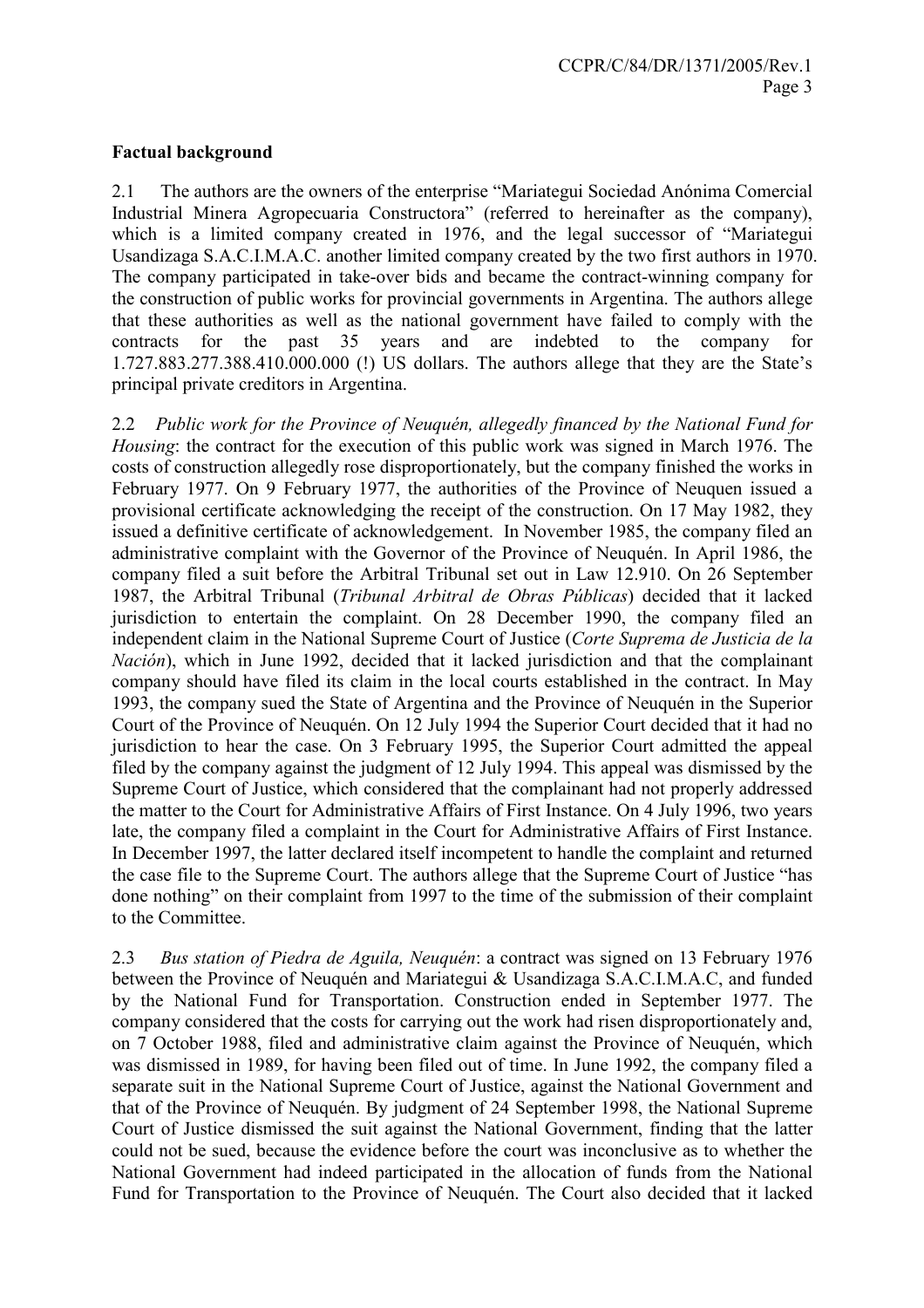jurisdiction to entertain the complaint against the Province, based on the fact that, according to contractual terms, the ordinary courts of the Province were competent tribunals to hear the case.

2.4 Extension of the telephonic centre of General Roca in the Province of Río Negro for the Argentinean National Telephonic Enterprise (ENTEL): the contract was signed on 12 September 1977 between ENTEL and Mariategui & Usandizaga S.A.C.I.M.A.C, and the work was finalized in November 1980. Due to an alleged failure from ENTEL to comply with the contract terms, the company filed an administrative claim against ENTEL in 1987, which was dismissed in May 1988. On 25 September1989, the company filed a suit in the Court for Administrative Affaires of First Instance. While the proceedings were still pending, ENTEL was privatized. On 26 March 1991, the company filed a motion to link the buyers of ENTEL's assets to the proceedings. The purchasing companies (Telefónica Argentina and France Telecom S.A.) filed motions to disengage themselves from the proceedings. The motions were finally decided in October 1995 and March 1996, respectively. Apparently, the proceedings against the buyers are still pending.

2.5 *Works for the urban pavement of Municipality of Mercedes: the contract was concluded* between the Municipality and the first and the second authors in 1969. In 1970, the first author filed an administrative claim against the Municipality in the Supreme Court of the Province of Buenos Aires (Suprema Corte de Justicia de la Provincia de Buenos Aires). On 4 October 1977, the Court ruled for the plaintiff, sentenced the defendants to pay the true value of the works, and decided that the plaintiff should liquidate the debt. On 20 December 1977, the Supreme Court of the Province of Buenos Aires approved the liquidation of the debt made by the plaintiff and set in 160 millions of Argentinean pesos the amount that the defendant should pay. The court also ordered the plaintiff to calculate the interests of the debt. On 28 February 1978, the court ordered the defendants to pay 346.511.355 Argentinean pesos. On 28 March 1978, however, the court on its own decided to annul the previous liquidation and ordered a new one. On 18 April 1978, however, the plaintiff and the defendant settled their dispute by signing an extrajudicial agreement, according to which the defendant would pay 300.000.000 Argentinean pesos to the plaintiff, a payment that was effected on 28 April 1978. On 4 June 1978, the Supreme Court of the Province of Buenos Aires approved the agreement concluded by the parties. On 29 June 1995, the first author filed a suit in the National Supreme Court of Justice against the National Government, the Government of the Province of Buenos Aires and the Municipality of Mercedes, for recovery of the damages allegedly inflicted on him by the judgment of the Supreme Court of the Province of Buenos Aires, which had allegedly made several mistakes when handing down its judgment of 4 October 1977 and thereafter in the process of liquidation of the debt. On 15 April 1996, the plaintiff and his wife transferred their rights in the lawsuit to Mariategui S.A.C.I.M.A.C. On 14 October 1999, the Supreme Court dismissed the claim, considering that it had not been filed within the statutory time limits.

2.6 The authors add that a complaint similar to the one submitted to the Committee was presented in March 1998 to the Inter-American Commission on Human Rights. On 21 October 1999, the Commission informed the authors that their case was inadmissible ratione personae, and that it could not review judicial decisions in which the alleged victim was not an individual but a company. The Commission added that domestic remedies were exhausted by the company and not by the authors themselves. The authors asked for the reconsideration of the decision taken by the Commission, but the latter dismissed their request. Afterwards, according to the authors, they learned that the former Executive Secretary and a former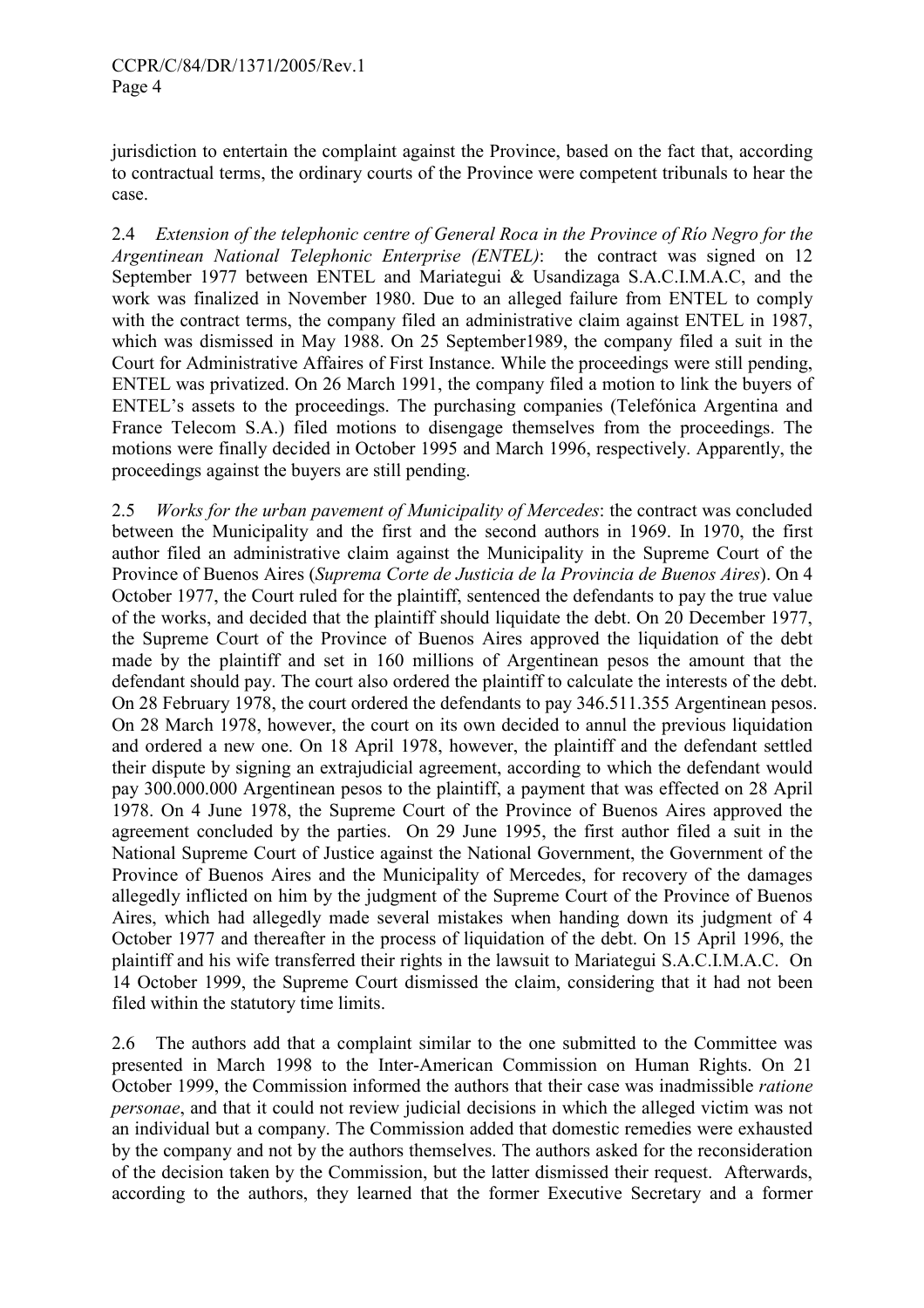member of the Commission had "obstructed" the examination of their case, and they filed a complaint for corruption against them in the OAS General Assembly, which did not act on the matter.

2.7 On 4 July 2003, the Secretariat of the Human Rights Committee sent a letter to the authors, explaining to them that the Committee was unable to examine their complaint, because the former could not in principle review the facts and evidence evaluated by domestic courts and could only examine complaints submitted by individuals.

2.8 By submission of 3 February 2004, the authors informed that on 13 July 2003 they had filed a complaint in the International Criminal Court against Argentina for an alleged crime against humanity committed against them. The complaint was also filed against other OAS member states for their alleged conspiracy with Argentina. The authors have submitted similar complaints with the World Bank, the International Monetary Fund, and the Inter-American Development Bank.

2.9 By submission of 17 March 2004, the authors contend that Argentina continues to act in bad faith towards them. They explain that the President of the Republic had assured the IMF that the Argentinean Government would begin negotiations with private creditors from 22 March 2004 to 16 April 2004, but that they hardly believed in that promise.

2.10 On 21 May 2004, the authors informed the Committee that they consider the Secretariat's standard letter of 4 July 2003 to be null and void because of formal and substantive errors. They add that the content of the letter violates the UN Universal Declaration of Human Rights and the Covenant.

2.11 By submission of 1 November 2004, the authors inform that Argentinean authorities had approved the Administrative Decree on the Restructuring of National Debt of Private Creditors, and that they had appealed that regulation for being unconstitutional and illegal. They add that they had unsuccessfully attempted to have a meeting with the President of the Republic, and that the Supreme Court of Justice had again ruled that it lacks jurisdiction on their case.

2.12 By letters of 4 May, 27 May, and 4 November 2004, the Secretariat of the Committee reiterated to the authors that the initial complaint of July 2002 and their other submissions could not be examined by the Committee. The authors reply to these letters explaining that they consider them to be null and void due to alleged formal and substantive shortcomings.

2.13 By submission of 14 January 2005, the authors noted that on 10 December 2004, the Argentinean Government adopted a Decree proposing its private creditors an alternative to solve the problem of the internal debt. This Decree was published on 17 January 2005 and granted private creditors 39 days to accept it or to refuse it. The authors contend that the Decree is null and void from a constitutional point of view.

2.14 By submission of 31 January 2005, the authors sent a letter to the Chairperson of the Committee insisting that their case be "promptly examined". By letter of the same date addressed to the UN Secretary General, the authors complain about "serious irregularities" in the handling of their case by the Secretariat of the Committee.

# The complaint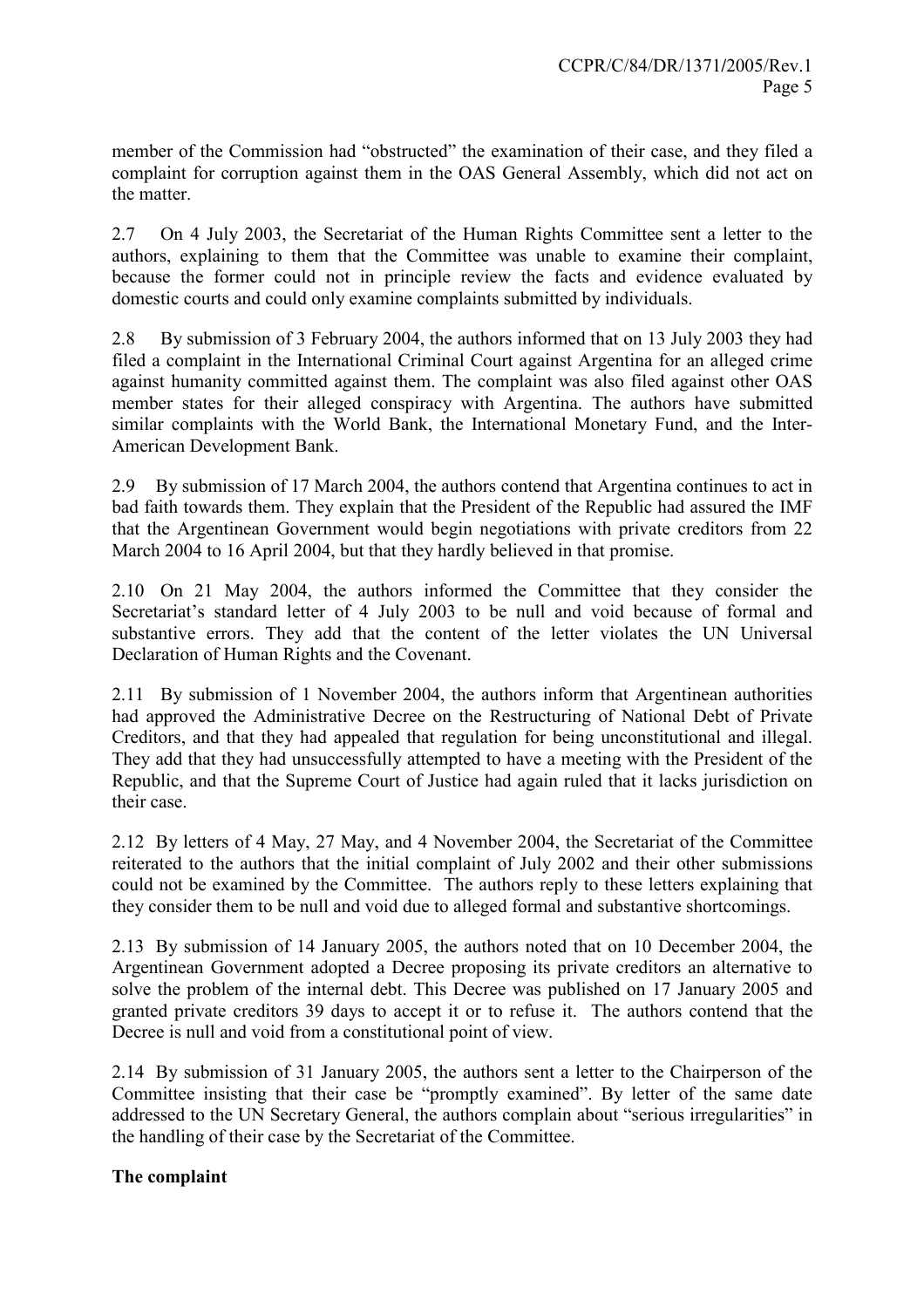3.1 The authors claim that the State party had violated their right to be treated with equality and their right to property by not complying with its contractual obligations. They also claim that there is a denial of justice in their case because they have litigated for more than 30 years in domestic courts without getting any relief. They claim that the violations of the rights of the company constitute simultaneously a violation of their individual rights. The acts and omissions of the State party are said to amount to violations of articles 2, 14 and 26 of the Covenant.

3.2 The authors ask the Committee to intervene as a mediator between them and the government of Argentina. To this effect, they have submitted draft terms for a "transaction". This offer was opened to the Argentinean government until 13 April 2005.

3.3 The authors ask the Committee to grant interim measures of protection against Argentina, ordering the State Party to halt the process of restructuring the internal indebtedness until the proposal "becomes legal". They also ask the Committee to provide them "police personnel for the prevention of crime", because justice has been denied to them for over 34 years.

# Issues and proceedings before the Committee

4.1 Before considering any claims contained in a communication, the Human Rights Committee must, in accordance with rule 93 of its Rules of Procedure, decide whether or not it is admissible under the Optional Protocol to the Covenant.

4.2 The Committee has ascertained that the same matter is not being examined under another procedure of international investigation or settlement for the purposes of article 5, paragraph 2(a), of the Optional Protocol.

4.3 The Committee notes that the authors have submitted the communication claiming to be victims of violations of their rights under articles 2, 14 an 26, because of the alleged failure of the State Party to redress the damages caused to them as owners of the company Mariategui S.A.C.I.M.A.C, arising from the alleged violation of four contracts for the construction of public works in which the company acted either as the main creditor or as cessionary of the creditor. However, the Committee considers that the authors are essentially claiming rights that allegedly belong to a private company with an entirely separate legal personality, and not to them as individuals. It recalls its jurisprudence<sup>1</sup> that in regard to a claim such as that at issue in the present case, the authors have no standing under article 1 of the Optional Protocol. It concludes that communication is inadmissible ratione personae under that provision.

4.5 The Human Rights Committee therefore decides:

 $\overline{a}$ 

<sup>1</sup> See communication No. 1002/2001, Franz Wallmann et al. v Austria, Views adopted 1 April 2004, paragraph 8.13; communication No. 737/1997, Lamagna v Australia, decision of 7 April 1999, paragraph 6.2; and communication No. 502/1992, S.M v Barbados, decision of 31 March 1994, paragraph 6.2; communication No. 361/1989, A publication and a private company v Trinidad and Tobago, decision of 14 July 1989, paragraph 3.2; communication  $N^{\circ}$ 360/1989, A newspaper publishing company v Trinidad and Tobago, decision of 14 July 1989, paragraph 3.2.